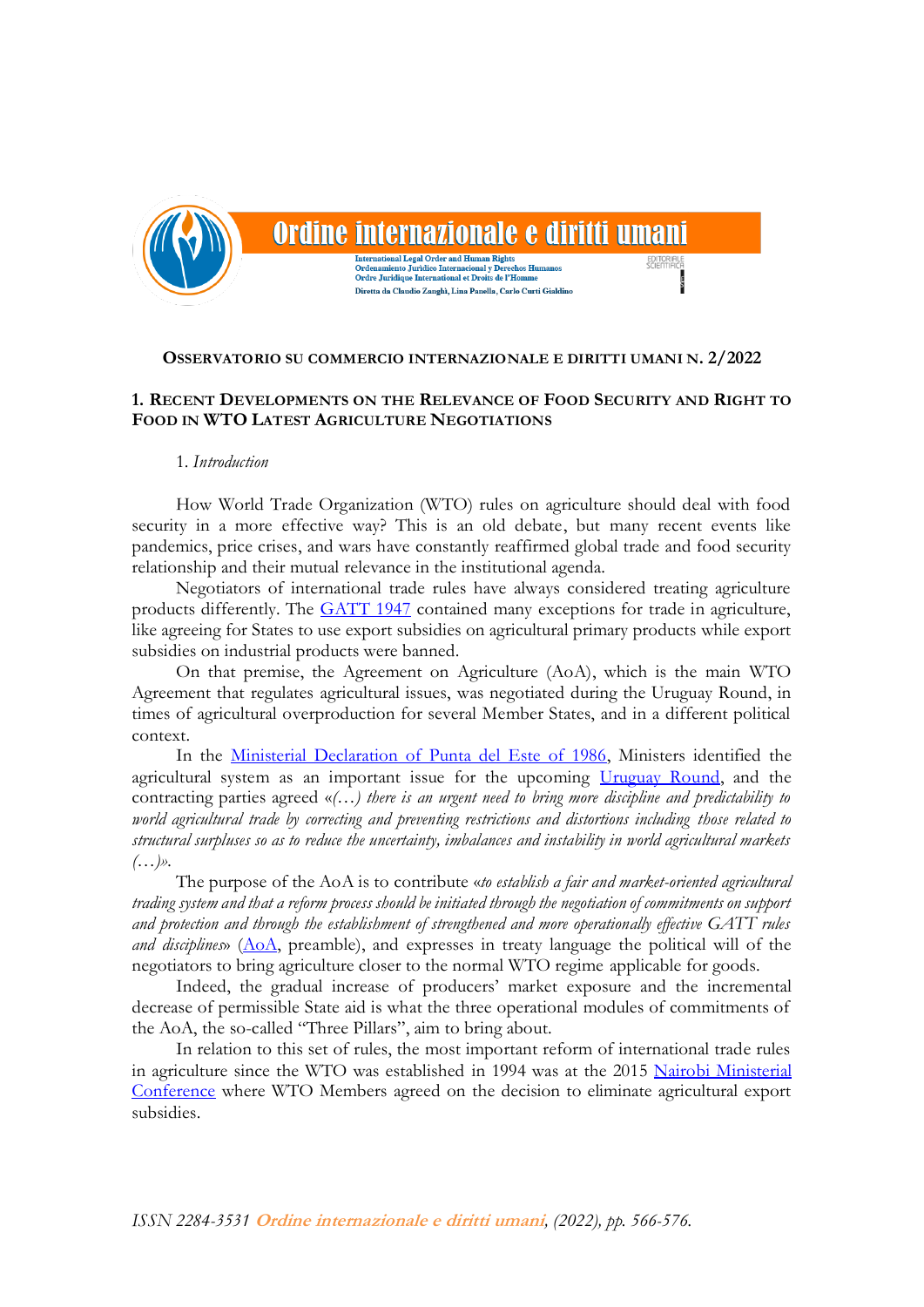Against this background, the framework of the AoA has mainly supported certain categories of WTO Members, mostly Countries with heavily subsidized agricultural sectors and significant import rates (*J. SCOTT, The Future of Agricultural Trade Governance in the World Trade Organization*, in *[International Affairs](https://academic.oup.com/ia/article-abstract/93/5/1167/4080866)*, 2017, p. 1182). In accordance with the rationale of the AoA, productivity in the sector is not measured in terms of human and environmental health or soil quality, but merely in terms of commodity output and economic growth. All of these aspects and the general approach which is taken in the AoA pose serious challenges to the realization of food security.

However, there are certain provisions in the AoA that could ameliorate the negative effects of trade on particular WTO Members, being special and differential treatment and domestic support rules among the most relevant. These and other provisions are at the core of the current negotiations on agriculture.

## 2. *The impact of trade on food security*

In the last two decades, the debate around trade, agriculture and food security has been shaped by the activities of the [Special rapporteur on the right to food](https://www.ohchr.org/en/special-procedures/sr-food) (on the role and activities of the Special rapporteur see L. MANCA, *[Il Relatore speciale delle Nazioni Unite sul diritto](https://www.rivistaoidu.net/wp-content/uploads/2021/12/4_MANCA.pdf)  all'alimentazione*, in *[Ordine internazionale e diritti umani](https://www.rivistaoidu.net/wp-content/uploads/2021/12/4_MANCA.pdf)*, (4) 2015, pp. 630-649).

Olivier De Schutter, mandate holder in the period 2008-2014, has been a prominent critic of relying on trade to pursue food security in developing Countries. He focused on the relevance of a human rights approach for trade, and how the right to food and food security should be part of the global agenda, also in the WTO framework (O. D. SCHUTTER, *[A human](https://www.iatp.org/documents/a-human-rights-approach-to-trade-and-investment-policies)  rights approach to trade and investment policies*, in *[The Global Food Challenge. Towards a human rights](https://www.iatp.org/documents/a-human-rights-approach-to-trade-and-investment-policies)  approach to trade and investment policies*[, Institute for Agricultural and Trade Policy, 2008,](https://www.iatp.org/documents/a-human-rights-approach-to-trade-and-investment-policies) pp. 14- 28, O. D. SCHUTTER, *[International Trade in Agriculture and the Right to Food](https://www.bloomsburycollections.com/book/accounting-for-hunger-the-right-to-food-in-the-era-of-globalisation/ch5-international-trade-in-agriculture-and-the-right-to-food)*, in O. D. SCHUTTER and K. Y. CORDES (eds.), *[Accounting for Hunger. The Right to Food in the Era of Globalisation](https://www.bloomsburycollections.com/book/accounting-for-hunger-the-right-to-food-in-the-era-of-globalisation/ch5-international-trade-in-agriculture-and-the-right-to-food)*, Hart [Publishing, London, 2011,](https://www.bloomsburycollections.com/book/accounting-for-hunger-the-right-to-food-in-the-era-of-globalisation/ch5-international-trade-in-agriculture-and-the-right-to-food) pp. 137-192, O. D. SCHUTTER, *[The World Trade Organization and](https://www.wto.org/english/news_e/news11_e/deschutter_2011_e.pdf)  [the Post-Global Food Crisis Agenda: Putting Food Security First in the International Trade System](https://www.wto.org/english/news_e/news11_e/deschutter_2011_e.pdf)*, [Briefing Note 4, 2011\)](https://www.wto.org/english/news_e/news11_e/deschutter_2011_e.pdf). His contribution has also been crucial in arguing for the emergence [of food sovereignty in international law](https://www.hagueacademy.nl/wp-content/uploads/ONLINE-PROGRAMME-2021.pdf) (for an analysis on food sovereignty in international law see A. AZZARITI, *[The right to food sovereignty in international law](https://www.rivistaoidu.net/wp-content/uploads/2021/12/6_Azzariti-1.pdf)*, in *Ordine internazionale e diritti umani*[, \(4\) 2021,](https://www.rivistaoidu.net/wp-content/uploads/2021/12/6_Azzariti-1.pdf) pp. 990-1012). Within the ramifications of this concept, food sovereignty against trade liberalisation combines the right of people to reclaim control over food systems (right of peasants and alternative food systems) and the intervention of State policy (development and implementation of food policies).

Particular attention towards the implication of trade rules for the realization of the right to food has also been expressed by the current mandate holder, Michael Fakhri. In his first report (A/75/219), *[The right to food in the context of international trade law and policy](https://documents-dds-ny.un.org/doc/UNDOC/GEN/N20/191/75/PDF/N2019175.pdf?OpenElement)*, he blends trade and human rights perspectives and provides an institutional framework and principles to expand the understanding of the right to food in political, economic and ecological terms. First of all, he recognizes the importance of international trade rules in order to ensure the complete realization of the right to food  $(\Delta/75/219)$ , cit. para. 6). He criticizes the limits of both trade and human rights policy frameworks as their narrow approaches and lack of institutional proposals for a proper co-existence of the two regimes  $(\frac{\Lambda}{75}/219)$ , cit. para. 5). Finally he pinpoints that, according to the parameters of the trade system (balance of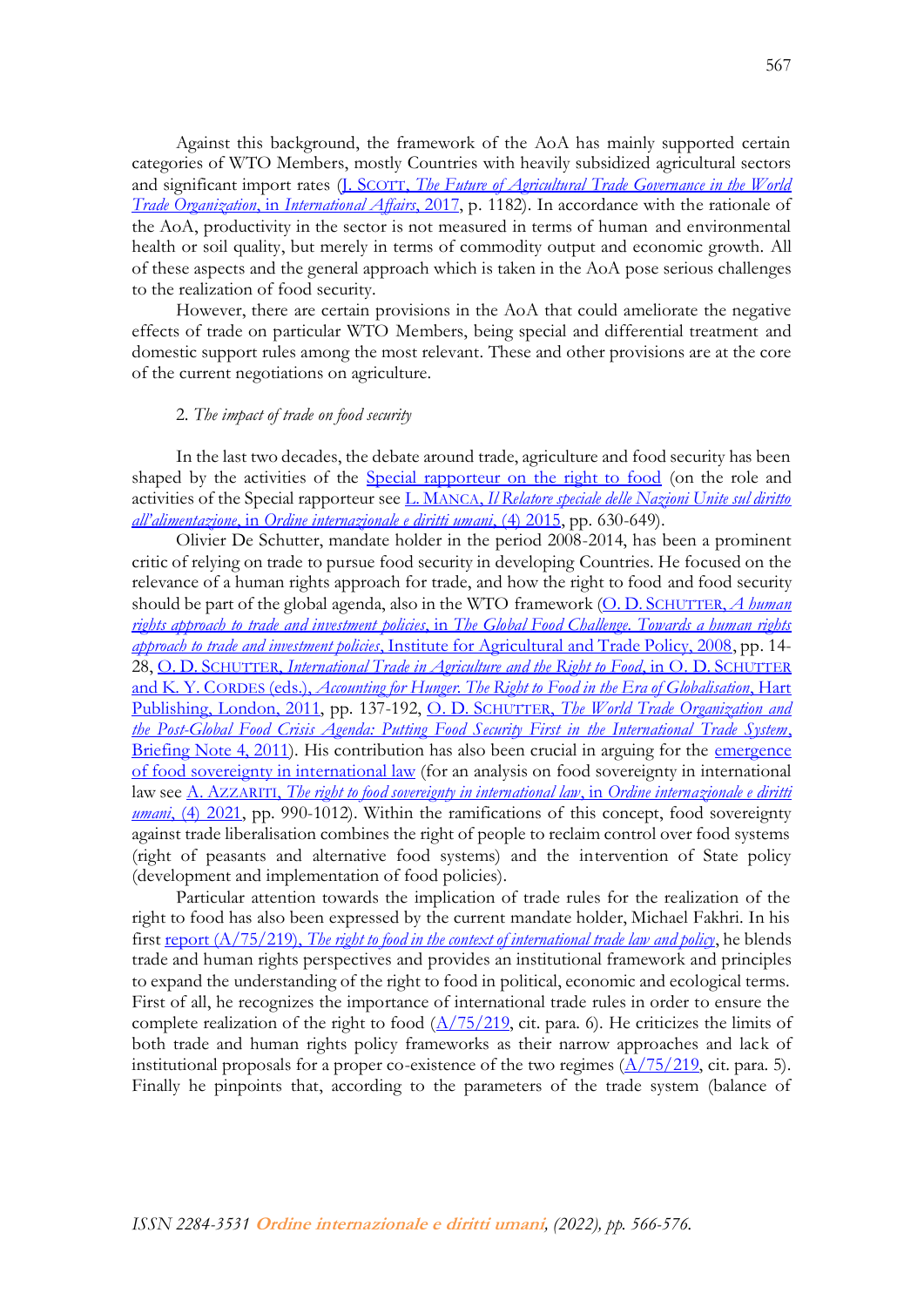trade/balance of payment, volume of production), foodstuffs are considered a commodity to be trated as any other good  $(A/75/219)$ , cit. para. 41).

The last twenty years are also the timeline of the current round of negotiations, the [Doha Round.](https://www.wto.org/english/tratop_e/dda_e/dda_e.htm) During this latest round of trade negotiations among WTO Members, trade negotiations have been at an impasse since their launch in 2001, and have gotten particularly bogged down over the difficult political and technical characteristics of agricultural trade reform. The Doha Round could bring about much-needed reform to agricultural trade policy and thus contribute to improved global food security. Such results would also show the vital role of WTO in regulating and reforming trade, especially considering current problems with cases adjudications for the appointment of Appellate Body Members (J. P[AUWELYN](https://ielp.worldtradelaw.net/2019/05/wto-panels-without-an-appellate-body-can-rules-based-dispute-settlement-survive-post-december-2019-u.html), *WTO [Panels Without An Appellate Body: Can Rules-Based Dispute Settlement Survive Post](https://ielp.worldtradelaw.net/2019/05/wto-panels-without-an-appellate-body-can-rules-based-dispute-settlement-survive-post-december-2019-u.html) December 2019 [Under the Status Quo?](https://ielp.worldtradelaw.net/2019/05/wto-panels-without-an-appellate-body-can-rules-based-dispute-settlement-survive-post-december-2019-u.html)*, IELP Blog, 2019, G. SACERDOTI, *[The stalemate concerning the Appellate](http://www.qil-qdi.org/wp-content/uploads/2019/12/03_WTO-Future_SACERDOTI_FIN.pdf)  [Body of the WTO: Any way out?](http://www.qil-qdi.org/wp-content/uploads/2019/12/03_WTO-Future_SACERDOTI_FIN.pdf)*, in QIL, Zoom-out 2019, p. 37 ff.). The current institutional gap at the judicial level could thus be balanced by the capacity to be a proper and effective environment for trade discussion and reform (for a general overview over the recent crisis of multilateralism in International Organizations and neo-protectionism see *[Le organizzazioni](https://www.rivistaoidu.net/speciali/)  [internazionali fra crisi del multilateralismo ed iniziative di neo-protezionismo](https://www.rivistaoidu.net/speciali/)*, in *Ordine internazionale e diritti umani*, *Gli Speciali*[, July 2020,](https://www.rivistaoidu.net/speciali/) and, for a specific focus on dispute settlement [G.](https://www.rivistaoidu.net/speciali/) M. RUOTOLO, *[La crisi di legittimazione dei sistemi internazionali di soluzione delle controversie economiche](https://www.rivistaoidu.net/speciali/)  [nel contesto della "crisi" delle organizzazioni internazionali](https://www.rivistaoidu.net/speciali/)*).

The starting point of the reform process is that WTO rules on agriculture need revision as they continue to reflect the irregular distribution of agricultural support and economic power expressed at the time of the Uruguay Round. They need updating in the light of the changes in international food systems over the two decades since the AoA was adopted.

The implication of trade on food security can be seen from different perspectives.

First, international trade plays an important role in reducing price risk through enabling Countries to make use of world markets in the face of domestic production variability [\(C.](https://openknowledge.worldbank.org/bitstream/handle/10986/20537/926470PUB0978100Box385381B00PUBLIC0.pdf?sequence=1&isAllowed=y) BOONEKAMP, *[Food Security and the World Trade Organization](https://openknowledge.worldbank.org/bitstream/handle/10986/20537/926470PUB0978100Box385381B00PUBLIC0.pdf?sequence=1&isAllowed=y)*, in I. GILLSON and A. FOUAD (eds.), *Trade Policy and Food Security - [Improving Access to Food in Developing Countries in the Wake](https://openknowledge.worldbank.org/bitstream/handle/10986/20537/926470PUB0978100Box385381B00PUBLIC0.pdf?sequence=1&isAllowed=y) of High World Prices*[, The World Bank, Washington, 2015,](https://openknowledge.worldbank.org/bitstream/handle/10986/20537/926470PUB0978100Box385381B00PUBLIC0.pdf?sequence=1&isAllowed=y) p. 135 ff.)

Second, whether trade will play a more or less important role in balancing food supply and demand in developing Countries will depend on comparative trends in food demand and domestic supply capacities in each Country (S. V. BERKUM, *[How trade can drive inclusive and](https://link.springer.com/content/pdf/10.1007/s12571-021-01218-z.pdf)  [sustainable food system outcomes](https://link.springer.com/content/pdf/10.1007/s12571-021-01218-z.pdf) in food deficit low*‑*income countries*, in Food Security, 2021, p. 1542  $ff.$ ).

Besides food prices and supply, trade has also been invoked as a driver of diets and food choices, with indirect consequences on food security as well. In this recent debate, implications at the WTO level also involves the provisions of the Technical Barriers to Trade Agreement (TBT), especially for the role of labelling (WTO Trade Dialogues on Food: [Exploring the Nutrition and International Trade Nexus\)](https://www.youtube.com/watch?v=cJ_6u8MzVdg).

However, the role of trade as a tool to modify consumers' behaviour and diet is likely to be more limited compared to impacts on prices and supply. Other aspects of globalisation, like foreign direct investment in food and agriculture sectors, the role of private companies and global food advertising and promotion, are also implicated in the "nutrition transition" as well as changes in lifestyles and other external sources.

In parallel with these implications of trade for food security, the Covid-19 pandemic has brought other elements for discussion and reform within the WTO.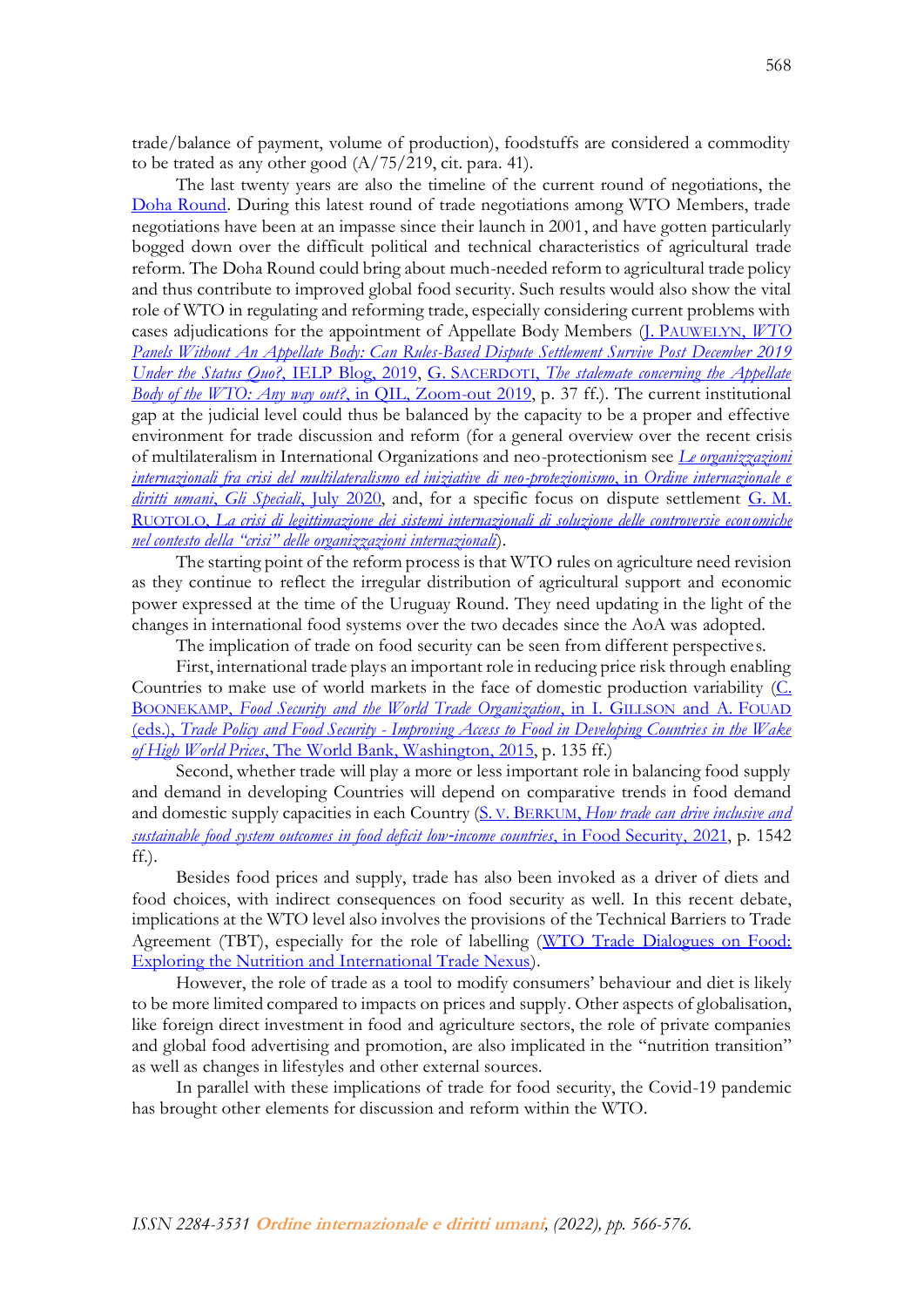## 3. *Covid-19, WTO and food security*

Trade in agricultural products has been more resilient than overall trade during the first year of Covid-19 pandemic [\(WTO Secretariat, Covid-19 and Agriculture: A Story of](https://www.wto.org/english/tratop_e/covid19_e/agric_report_e.pdf)  [Resilience, Information note, 2020\)](https://www.wto.org/english/tratop_e/covid19_e/agric_report_e.pdf). If we look at data, while overall goods trade fell tight in the first part of 2020, food and agricultural exports increased by 2.5% during the first quarter of the year compared to the same period in 2019 [\(WTO Secretariat, Covid-19 and](https://www.wto.org/english/tratop_e/covid19_e/agric_report_e.pdf)  [Agriculture: A Story of](https://www.wto.org/english/tratop_e/covid19_e/agric_report_e.pdf) Resilience, cit., p. 1). With that said, the effects of Covid-19 exercised further downward pressure on agricultural and food prices, and consequently on farmers' incomes (WTO Secretariat, Covid-19 and Agriculture: A Story of Resilience, cit., p. 6).

Still, the Special Rapporteur has tracked the Covid-19 pandemic and resulting food crisis in two reports,  $(A/75/219, \text{cit.)}$  and  $(A/HRC/46/33)$ , Vision report of the Special [Rapporteur on the right to food.](https://documents-dds-ny.un.org/doc/UNDOC/GEN/G20/355/23/PDF/G2035523.pdf?OpenElement) The main view, from a human rights-trade perspective, is that the current pandemic has simply emphasised how the problem that we have with food systems is more an issue of accessibility and entitlement than a question of availability (producing more food).

If we then consider the measures that WTO Members adopted in order to react to the consequences of Covid-19, within the plethora of domestic rules with trade implications, export restrictions are the most relevant for food security. Food export restrictions are first of all a concern for food prices rise. Similar trade policies contributed to the 2007-2008 food price crisis (P. E. GIORDANI, N. ROCHA, M. RUTA, *[Food Prices and the Multiplier Effect of Export](https://www.wto.org/english/res_e/reser_e/ersd201208_e.pdf)  Policy*, in *[Staff Working Paper ERSD-2012-08](https://www.wto.org/english/res_e/reser_e/ersd201208_e.pdf)*, 2012). The main consequences of prices increase will be for vulnerable people in food-importing Countries. The other key effect of export restrictions is that they may also negatively affect producers in the export-restricting Countries.

Looking closely at food export restrictions adopted by WTO Members, most of these rules, retracted by mid-2020, were more limited compared to 2007-2008 prolonged trade restrictions. This overview can be done through a scrutiny of Covid-19 related [notifications.](https://www.wto.org/english/tratop_e/covid19_e/notifications_e.htm)

Furthermore, given the relevant amount of unilateral restrictions, and the recognition by WTO Members of the strategic importance of the agri-food sector in the pandemic emergency period, there has been a general call for cooperation. In May 2020, within the Committee on Agriculture, a lot of WTO Members stated their commitment «*(…) not to impose agriculture export restrictions and refrain from implementing unjustified trade barriers»*, (…) to adopt *"emergency measures related to agriculture and agri-food products designed to tackle Covid-19* [that] *must be targeted, proportionate, transparent, and temporary»*(…) and «[to] *engage in a dialogue to improve*  our preparedness and responsiveness to regional or international pandemics, including multilateral *coordination to limit unjustified agriculture export restrictions, in particular at the WTO»* [\(Committee](https://docs.wto.org/dol2fe/Pages/SS/directdoc.aspx?filename=q:/WT/GC/208R2.pdf&Open=True)  [on Agriculture, Responding to the Covid-19 Pandemic with Open and Predictable Trade in](https://docs.wto.org/dol2fe/Pages/SS/directdoc.aspx?filename=q:/WT/GC/208R2.pdf&Open=True)  [Agricultural and Food Products, WT/GC/208/Rev.2, G/AG/30/Rev.2, 29 May](https://docs.wto.org/dol2fe/Pages/SS/directdoc.aspx?filename=q:/WT/GC/208R2.pdf&Open=True) 2020, para. 1.6.)

The other recent factor that puts pressure on food security as a consequence of export restrictions is the Ukraine-Russia war (P. WEIL, G. ZACHMANN, *[The impact of the](https://www.bruegel.org/2022/03/the-impact-of-the-war-in-ukraine-on-food-security/#:~:text=In%20addition%20to%20these%20constraints,until%20the%20end%20of%202022.) war in Ukraine [on food security](https://www.bruegel.org/2022/03/the-impact-of-the-war-in-ukraine-on-food-security/#:~:text=In%20addition%20to%20these%20constraints,until%20the%20end%20of%202022.)*, in *Bruegel*, blog post, March 2022). With the intensifying conflict, on top of supply chain disruptions, food and fertilizer prices are surging.

In this context, an emerging factor is of particular relevance for the discussion on food security within the WTO. Food security is becoming – again, after many decades – a public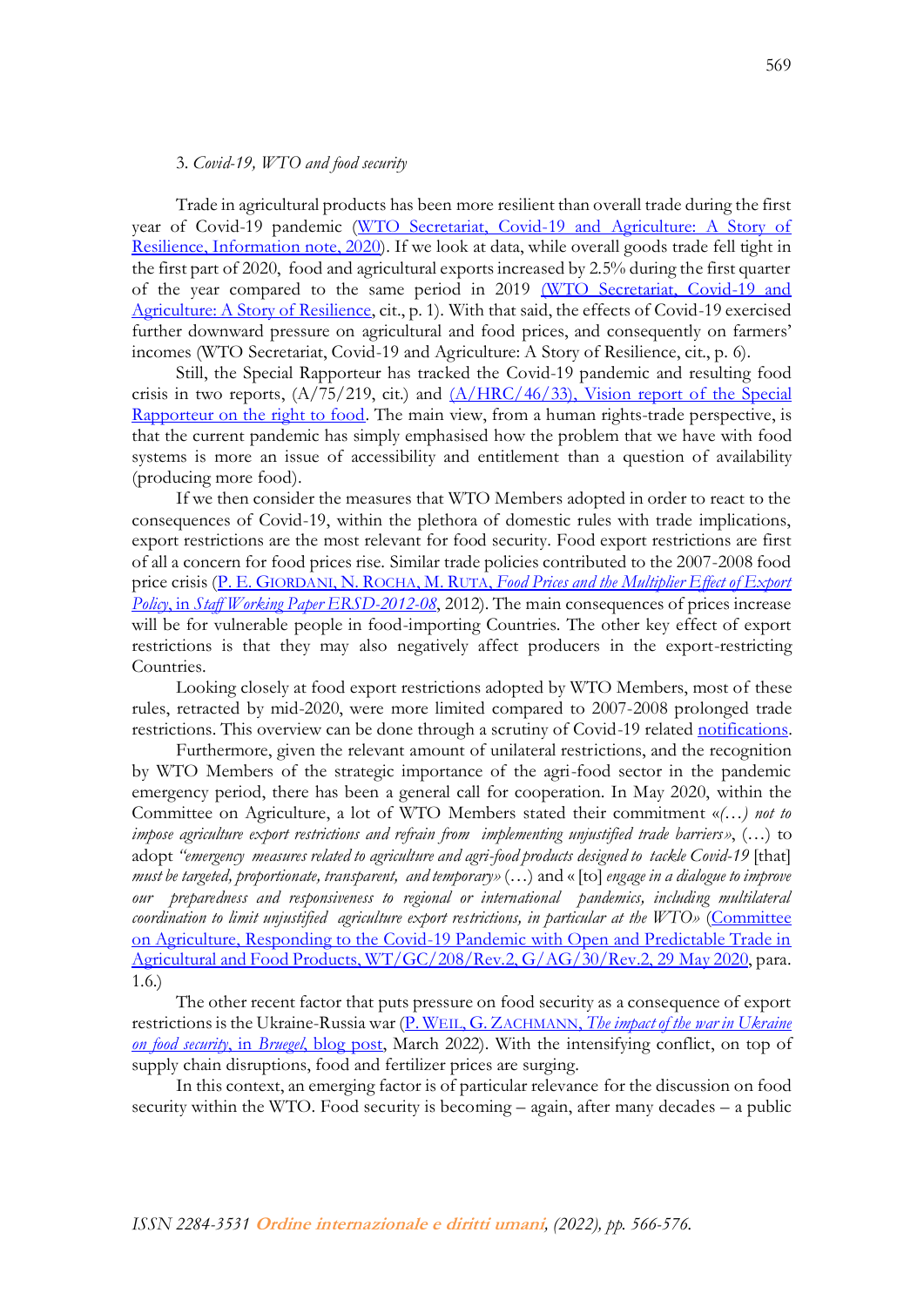security issue also for many developed Countries. An interesting example in this regard is the European Union contingency plan for ensuring food supply and food security in times of crisis (European Commission, *[Contingency plan for ensuring food supply and food security in times of](https://eur-lex.europa.eu/resource.html?uri=cellar:d5882fbe-462c-11ec-89db-01aa75ed71a1.0006.02/DOC_1&format=PDF)  crisis*[, COM\(2021\) 689 final\)](https://eur-lex.europa.eu/resource.html?uri=cellar:d5882fbe-462c-11ec-89db-01aa75ed71a1.0006.02/DOC_1&format=PDF).

## 4. *The Revised Draft Negotiation Text of November 19th, 2021*

WTO Member States are currently discussing the *[Revised Draft Negotiation Text](https://docs.wto.org/dol2fe/Pages/SS/directdoc.aspx?filename=q:/TN/AG/50.pdf&Open=True)* adopted by the Chair of WTO Agriculture Negotiations Committee, Ambassador Gloria Abraham Peralta, on November 19<sup>th</sup>, 2021, updating the previous *[Draft Negotiating Text](https://tradebetablog.files.wordpress.com/2021/08/chair-draft-july-2021_rd-ag-215.pdf)* of July 29<sup>th</sup>, 2021.

The *[Revised Draft](https://docs.wto.org/dol2fe/Pages/SS/directdoc.aspx?filename=q:/TN/AG/50.pdf&Open=True)* represents an attempt to reaffirm the WTO's credibility and its capacity to address the challenges of the agri-food system (see point 10.5), taking into account the first reactions to the *[Draft](https://tradebetablog.files.wordpress.com/2021/08/chair-draft-july-2021_rd-ag-215.pdf)* of July, without the ambition to reach the *consensus* among States but seeking to make progresses in the negotiations. This is true in view of the following Ministerial Conference, initially set for 25 November 2021 and postponed to a date to be decided due to the Covid19 pandemic. The amendments introduced with the *[Revised Draft](https://docs.wto.org/dol2fe/Pages/SS/directdoc.aspx?filename=q:/TN/AG/50.pdf&Open=True)* are essentially the result of the five meetings held between July and November 2021 (in particular on September 7<sup>th</sup>, 8<sup>th</sup>, 20<sup>th</sup> and 21<sup>st</sup>, October 14<sup>th</sup>, 15<sup>th</sup>, 28<sup>th</sup>, and November 15<sup>th</sup>: *amplius* see documents [JOB/AG/217,](https://docs.wto.org/dol2fe/Pages/SS/directdoc.aspx?filename=q:/Jobs/AG/217.pdf&Open=True) [JOB/AG/221,](https://docs.wto.org/dol2fe/Pages/FE_Search/FE_S_S009-DP.aspx?language=E&CatalogueIdList=283911,283401,283134,280346,279229,278769,278357,278087,277924,277761&CurrentCatalogueIdIndex=8&FullTextHash=&HasEnglishRecord=True&HasFrenchRecord=True&HasSpanishRecord=True) [JOB/AG/222,](https://docs.wto.org/dol2fe/Pages/FE_Search/FE_S_S009-DP.aspx?language=E&CatalogueIdList=283911,283401,283134,280346,279229,278769,278357,278087,277924,277761&CurrentCatalogueIdIndex=6&FullTextHash=&HasEnglishRecord=True&HasFrenchRecord=True&HasSpanishRecord=True) and [JOB/AG/223\)](https://docs.wto.org/dol2fe/Pages/FE_Search/FE_S_S009-DP.aspx?language=E&CatalogueIdList=283911,283401,283134,280346,279229,278769,278357,278087,277924,277761&CurrentCatalogueIdIndex=5&FullTextHash=&HasEnglishRecord=True&HasFrenchRecord=True&HasSpanishRecord=True) and additional bilateral or small group meetings.

The *[Revised Draft](https://docs.wto.org/dol2fe/Pages/SS/directdoc.aspx?filename=q:/TN/AG/50.pdf&Open=True)* incorporates many aspects on which negotiations have focused [in](https://www.wto.org/english/thewto_e/minist_e/mc12_e/briefing_notes_e/bfagric_e.htm)  [recent years,](https://www.wto.org/english/thewto_e/minist_e/mc12_e/briefing_notes_e/bfagric_e.htm) organising them in [seven sections](https://www.wto.org/english/tratop_e/agric_e/negotiations_explainer_e.htm) including issues that for a long time have acquired additional and differentiated significance in the context of international trade of agri-food products due to their relevance in meeting food security needs, such as public stockholdings for food security purposes, trade-distorting domestic subsidies and export restrictions (M.E. MARGULIS, *[The Forgotten History of Food Security in Multilateral Trade](https://www.cambridge.org/core/journals/world-trade-review/article/abs/forgotten-history-of-food-security-in-multilateral-trade-negotiations/882E30343EDC94C0CE00DF8B6362A368)  Negotiations*, in *[World Trade Review](https://www.cambridge.org/core/journals/world-trade-review/article/abs/forgotten-history-of-food-security-in-multilateral-trade-negotiations/882E30343EDC94C0CE00DF8B6362A368)*, 2017, p. 27, J. SCOTT, *[The Future of Agricultural Trade](https://academic.oup.com/ia/article-abstract/93/5/1167/4080866)  Governance in [the World Trade Organization](https://academic.oup.com/ia/article-abstract/93/5/1167/4080866)*, in *International Affairs*, 2017, p. 1171, M. C[ARDWELL](https://www.cambridge.org/core/journals/international-and-comparative-law-quarterly/article/abs/renegotiation-of-the-wto-agreement-on-agriculture-accommodating-the-new-big-issues/88F00F1653BEF94620AD43E2AD2F4822), F. SMITH, *[Renegotiation of the WTO Agreement on Agriculture: Accommodating the New Big Issues](https://www.cambridge.org/core/journals/international-and-comparative-law-quarterly/article/abs/renegotiation-of-the-wto-agreement-on-agriculture-accommodating-the-new-big-issues/88F00F1653BEF94620AD43E2AD2F4822)*, in *[The International and Comparative Law Quarterly](https://www.cambridge.org/core/journals/international-and-comparative-law-quarterly/article/abs/renegotiation-of-the-wto-agreement-on-agriculture-accommodating-the-new-big-issues/88F00F1653BEF94620AD43E2AD2F4822)*, 2013, p. 865 ff.).

The inclusion of these aspects in the negotiations is essentially linked to art. 20, letter *c*, of the AoA, which provides that negotiations for continuing the reform process – necessary due to certain inadequacies evident since the moment the AoA was signed (J. S[COTT](https://academic.oup.com/ia/article-abstract/93/5/1167/4080866), *The [Future of Agricultural Trade Governance](https://academic.oup.com/ia/article-abstract/93/5/1167/4080866)*, cit., p. 1175) – must take into account also non-trade concerns and objectives mentioned in the preamble to the Agreement, including "food security" (see, *ex plurimis*, J.A. MCMAHON, *[The WTO Agreement on Agriculture. A Commentary](https://opil.ouplaw.com/view/10.1093/law/9780199275687.001.0001/law-9780199275687)*, [Oxford, 2006,](https://opil.ouplaw.com/view/10.1093/law/9780199275687.001.0001/law-9780199275687) p. 19 ff. and 192 ff. and, more recently, C. DI TURI, *Il diritto all'alimentazione nell'ordinamento giuridico internazionale*, Napoli, 2021, p. 218 ff.).

The two different general approaches to the issue of the relationship between food security, agriculture and trade include, on the one hand, States that advocate more free trade of food products, pushing for fostering trade liberalisation and the adaptation of national policies to international market dynamics and, on the other hand, States that consider national policies on food security prevailing on the logic of the market [\(M.E. M](https://www.cambridge.org/core/journals/world-trade-review/article/abs/forgotten-history-of-food-security-in-multilateral-trade-negotiations/882E30343EDC94C0CE00DF8B6362A368)ARGULIS, *The [Forgotten History of Food Security](https://www.cambridge.org/core/journals/world-trade-review/article/abs/forgotten-history-of-food-security-in-multilateral-trade-negotiations/882E30343EDC94C0CE00DF8B6362A368)*, cit., p. 43; J. SCOTT, *[The Future of Agricultural Trade Governance](https://academic.oup.com/ia/article-abstract/93/5/1167/4080866)*, cit., p. 1175; T.P. STEWART, S. MANAKER BELL, *[Global Hunger and the World Trade Organization:](https://elibrary.law.psu.edu/cgi/viewcontent.cgi?article=1098&context=jlia)*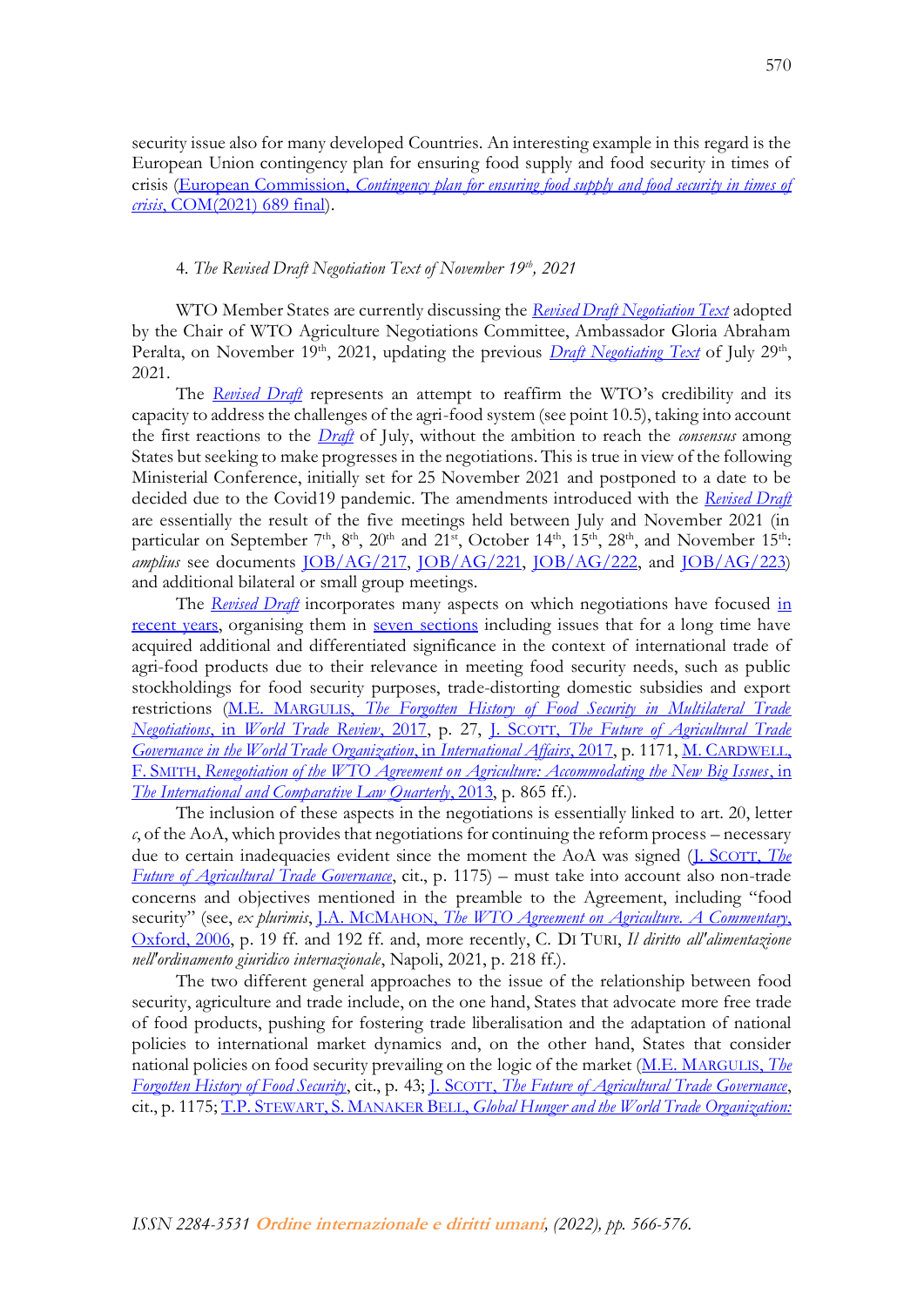# *[How the International Trade Rules Address Food Security](https://elibrary.law.psu.edu/cgi/viewcontent.cgi?article=1098&context=jlia)*, in *Penn State Journal of Law & International Affairs*[, 2015,](https://elibrary.law.psu.edu/cgi/viewcontent.cgi?article=1098&context=jlia) p. 113).

The conflict between food security and trade-liberalising rules of the AoA has existed for a long time and has already manifested itself, for example, in relation to the proposed amendment of the AoA permitting to developing Countries to pay a "higher-than-market price" when purchasing public "food security" stocks (see S. DAS, *[Food Security Amendments](https://kluwerlawonline.com/journalarticle/Journal+of+World+Trade/50.6/TRAD2016044)  [to the WTO Green Box: A Critical Re-Examination](https://kluwerlawonline.com/journalarticle/Journal+of+World+Trade/50.6/TRAD2016044)*, in *Journal of World Trade*, 2016, pp. 1111- 1112).

It seems appropriate to anticipate that the main issue is to establish which level of priority WTO Members want to recognize to by "food security", in order to verify whether there is convergence on the meaning of this expression (this problem has already been pointed out in doctrine: see M.E. MARGULIS, *[The Forgotten History of Food Security](https://www.cambridge.org/core/journals/world-trade-review/article/abs/forgotten-history-of-food-security-in-multilateral-trade-negotiations/882E30343EDC94C0CE00DF8B6362A368)*, cit., p. 28 ff. and B. O'CONNOR, *L'Accordo sull'agricoltura*, in G. VENTURINI (ed.), *L'Organizzazione mondiale del commercio*, Milan, 2015, p. 149).

## 4.1. *Public Stockholding Programmes (PSPs)*

With public stockholding programmes (PSPs) governments purchase and distribute, when necessary, foodstuff for "food security" purposes. A clear definition is provided in the Annex 2 of the AoA, which identifies «public stockholding for food security purposes" as «*Expenditures (or revenue foregone) in relation to the accumulation and holding of stocks of products which form an integral part of a food security programme identified in national legislation*», including «*government aid to private storage of products as part of such a programme*». According to the AoA, «*the volume and accumulation of such stocks shall correspond to predetermined targets related solely to food security* (…) *shall be financially transparent* (…)» and the food purchases by the governments «*shall be made at current market prices and sales from food security stocks shall be made at no less than the current domestic market price for the product and quality in question*».

The main concern with the use of such instruments is the conflict with WTO rules on agricultural subsidies, which could hamper the ability to implement food purchase programmes at "administered" prices (i.e. minimum prices fixed by governments).

This issue of the negotiations is remarkably relevant for the purpose of guaranteeing food security, particularly in its meaning linked to the fundamental "right to food"  $(C_1)$ HABERLI, *[Do WTO Rules Improve or Impair the Right to Food](https://www.elgaronline.com/view/edcoll/9781848441163/9781848441163.xml)*, in MCMAHON-DESTA (eds.), *[Research Handbook in the WTO Agriculture Agreement: New and Emerging Issues in International](https://www.elgaronline.com/view/edcoll/9781848441163/9781848441163.xml)  [Agricultural Trade Law](https://www.elgaronline.com/view/edcoll/9781848441163/9781848441163.xml)*, Elgar, 2012, p. 79 ff.). This is more about the trade and food availability dimension.

The solution of the conflict between rules on trade liberalisation and guaranteeing food security presumes to identify a correct balance between the two tensions. Indeed, if on the one hand there is no limit to the amount of food that governments can buy at market prices, on the other hand governmental setting of minimum prices can be a trade-distorting measure.

One of the episodes on PSPs that provoked a major clash within the WTO originated from the expansion of domestic food assistance measures adopted by India through a legislation of September 2013 ("Right to Food Act") concerning the implementation of public food distribution programmes (see, *inter alia*, G. KRIPKE, *[Food fight: What the debate](https://canadianfoodstudies.uwaterloo.ca/index.php/cfs/article/view/118/99)  about food security means at the WTO*, in *[La Revue canadienne des études sur l'alimentation](https://canadianfoodstudies.uwaterloo.ca/index.php/cfs/article/view/118/99)*, 2015, p. 77 ff., and, even for similar cases, J. SCOTT, *[The Future of Agricultural Trade Governance](https://academic.oup.com/ia/article-abstract/93/5/1167/4080866)*, cit., pp.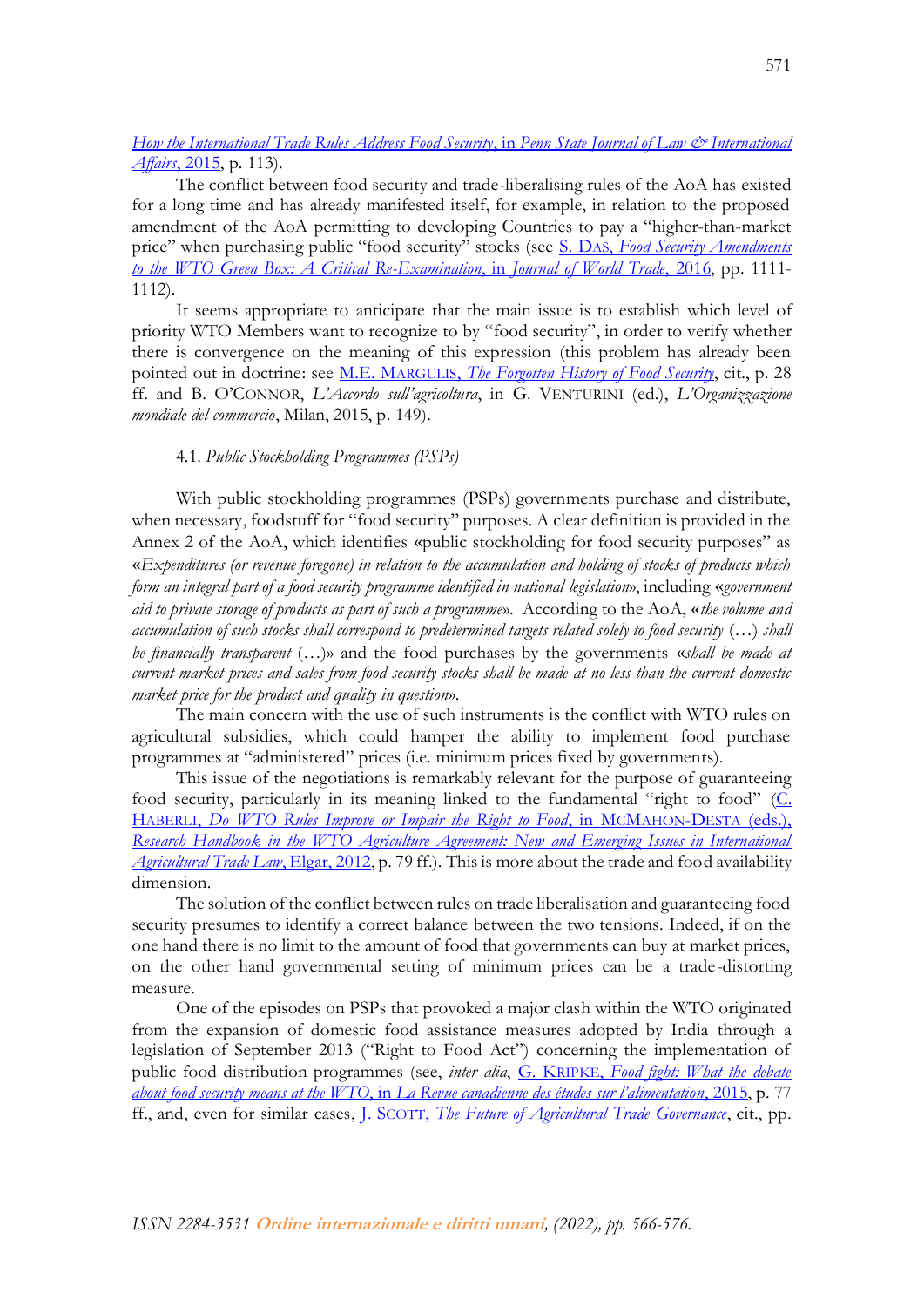1177-1178). This legislation authorized public authorities to buy foodstuffs from small producers at guaranteed prices and sell them to poor people at low prices, in violation of the AoA on PSPs and domestic subsidies provisions. In particular, also in light of the global increase in food prices after 2007, the purchase of foodstuff at administered prices and distribution at very low prices was considered a form of "implicit subsidy" higher than the levels set in the AoA (see J. SCOTT, *[The Future of Agricultural Trade Governance](https://academic.oup.com/ia/article-abstract/93/5/1167/4080866)*, cit., pp. 1177- 1178).

Indian food security legislation (and especially the setting of "administered prices" different from the market prices) has been subsequently qualified as a violation of the WTO commitments on limits to agriculture subsidies (see G. KRIPKE, *[Food fight](https://canadianfoodstudies.uwaterloo.ca/index.php/cfs/article/view/118/99)*, cit., p. 78-79). In this context, it should be recalled that WTO Member States at the [2013 Bali Ministerial](https://www.wto.org/english/thewto_e/minist_e/mc9_e/mc9_e.htm)  [Conference](https://www.wto.org/english/thewto_e/minist_e/mc9_e/mc9_e.htm) concluded an interim "peace clause" – contained in the Ministerial [Decision of](https://www.wto.org/english/thewto_e/minist_e/mc9_e/desci38_e.htm)  [7 December 2013 WT/MIN\(13\)/38, WT/L/913](https://www.wto.org/english/thewto_e/minist_e/mc9_e/desci38_e.htm) – whereby they collectively decided to refrain from submitting to the WTO Dispute Settlement Mechanism the compliance of PSPs with commitments under the Agreement on Agriculture, maintaining notification, transparency, consultation and monitoring obligations on the modalities in which food stocks are procured and distributed, with a view to finding a permanent solution by the 11th Ministerial Conference in Buenos Aires in 2017 (Ministerial Decision WT/MIN(13)/38, [WT/L/913 of 7 December 2013,](https://www.wto.org/english/thewto_e/minist_e/mc9_e/desci38_e.htm) paras 3 ff.).

Subsequently, in 2015, during the Nairobi [Ministerial Conference,](https://www.wto.org/english/thewto_e/minist_e/mc10_e/mc10_e.htm) Ministers agreed to «*engage constructively to negotiate and make all concerted efforts to agree and adopt a permanent solution on the issue of public stockholding for food security purposes*». So, even if States adopted an historic decision concerning the elimination of agricultural export subsidies (see [Ministerial Decision](https://www.wto.org/english/thewto_e/minist_e/mc10_e/l980_e.htm)  [of 19 December 2015: WT/MIN\(15\)/45](https://www.wto.org/english/thewto_e/minist_e/mc10_e/l980_e.htm) – WT/L/980), it has been established that the elaboration of the "permanent solution" on PSPs would have needed subsequent specific and separate negotiating sessions: «*the negotiations on this subject shall be held in the Committee on Agriculture in Special Session («CoA SS»), in dedicated sessions and in an accelerated time-frame, distinct from the agriculture negotiations under the Doha Development Agenda*» [\(Ministerial Decision of 19](https://www.wto.org/english/thewto_e/minist_e/mc10_e/l979_e.htm)  [December 2015: WT/MIN\(15\)/44](https://www.wto.org/english/thewto_e/minist_e/mc10_e/l979_e.htm) – WT/L/979).

The failure to find a definitive agreement on the issue of PSPs by the deadline set for the 11th Ministerial Conference in Buenos Aires in 2017, entails the priority of the pending discussions between States, still divided between those – essentially developing Countries – that consider indispensable and unavoidable the implementation of PSPs and those – to be identified among developed and developing exporting Countries – that reject a solution that would lead to trade distortions, suggesting, conversely, the admissibility of exports of subsidised food purchased for public stocks (see, in this regard, the WTO briefing note on [Agriculture negotiations](https://www.wto.org/english/thewto_e/minist_e/mc12_e/briefing_notes_e/bfagric_e.htm) of December 13rd, 2021).

Despite the importance of this issue, negotiations on PSPs have not made much progress, as also admitted in the *[Revised Draft](https://docs.wto.org/dol2fe/Pages/SS/directdoc.aspx?filename=q:/TN/AG/50.pdf&Open=True)* (see point 1.9). Although it is considered a priority because of its usefulness in ensuring food security and rural livelihoods, the PSPs are considered the most complex issue of the negotiations (see point 8.3), as it emerges from the different opinions of States and from the failed attempts to find permanent solutions. The PSPs supporters (mainly the Members of G33 Group, including China and India) ask for a simple and efficient solution that implies wide quantities and varieties of products covered by the purchase programmes.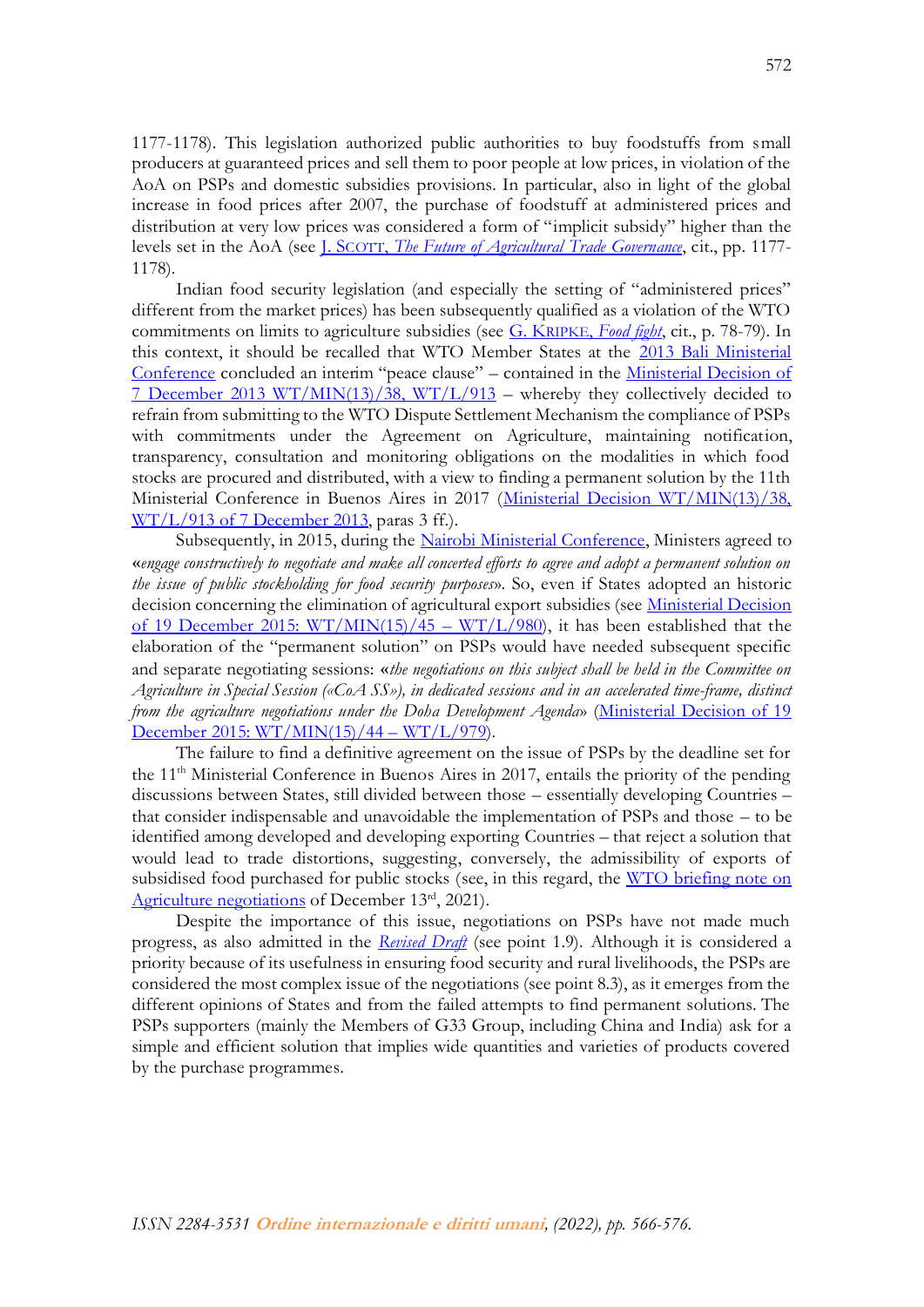Differently, a heterogenous group of non-supporters expressed concerns regarding potential trade distortions and market price support in violation of the Uruguay Round commitments, deriving from the lack of transparency and information about the use of PSPs.

Within this framework, in the *[Draft](https://tradebetablog.files.wordpress.com/2021/08/chair-draft-july-2021_rd-ag-215.pdf)* of July 2021, a number of proposals were considered, one of a provisional nature and the others of a permanent nature. In particular, the Chair proposed, as provisional measure, to expand the Bali *interim* solution to the least developed Countries and to the developing Members, eventually after approval of PSPs by the Committee on Agriculture.

This proposal met with strong resistance by several States «*who objected to what they considered as an increasing trend in the WTO to distinguish among developing countries*» (see *[Revised Draft](https://docs.wto.org/dol2fe/Pages/SS/directdoc.aspx?filename=q:/TN/AG/50.pdf&Open=True)* point 8.5) and has been therefore deleted.

Recently, some States proposed two options of permanent solutions on PSPs mentioned in the *[Revised Draft](https://docs.wto.org/dol2fe/Pages/SS/directdoc.aspx?filename=q:/TN/AG/50.pdf&Open=True)* (see point 8.6).

In particular, the "African Group" highlighted the lack of updating and calculation errors in the estimation of PSPs' limits and pointed out some shortcomings in the Bali "peace clause", such as the limitation to PSPs already existing in 2013 and to only very few food crops, and difficulties in meeting transparency requirements. For this reason, the African Group's proposal focuses on extending the scope of the AoA to all PSPs and to all food products, removing obstacles that make them difficult to use for developing Countries to ensure food security, as this would not be possible if the existing AoA constraints continued to be met (see restricted document JOB/AG/204 of 12 July 2021 and the **IISD Report of** August 2021 "*[Procuring Food Stocks Under World Trade Organization Farm Subsidy Rules: Finding](https://www.iisd.org/system/files/2021-08/food-stocks-wto-farm-subsidy-rules.pdf)  [a permanent solution](https://www.iisd.org/system/files/2021-08/food-stocks-wto-farm-subsidy-rules.pdf)*", p. 8)

The G33 Members, very active in submitting proposals on PSPs since 2012 (an overview is provided by the [IISD Report,](https://www.iisd.org/system/files/2021-08/food-stocks-wto-farm-subsidy-rules.pdf) cit., p. 5), recently proposed a new different permanent solution (see restricted documents JOB/AG/214 of 28 July 2021 and JOB/AG/214/Rev.1 of 16 September 2021).

They proposed to confirm the "peace clause" for the support provided to food products under PSPs, to require information, transparency and notification obligations in case of overcoming of certain limits, the introduction of exemptions for exports of food aids.

These two proposals, however, have been criticised for a lack of technical detail and sufficient sharing between States, and this led to almost irrelevant results as shown in the *Draft Ministerial Decision on Trade, Food and Agriculture*, annexed in the *[Revised Draft](https://docs.wto.org/dol2fe/Pages/SS/directdoc.aspx?filename=q:/TN/AG/50.pdf&Open=True)* which – recalling the Ministerial Decision of 7 December 2013  $\frac{\text{W} \text{T}}{\text{M} \text{N}}$ (13)/38 - WT/L/913), the General Council Decision of 27 November 2014 [\(WT/L/939\)](https://docs.wto.org/dol2fe/Pages/FE_Search/FE_S_S009-DP.aspx?language=E&CatalogueIdList=225905,128899,128777,121384&CurrentCatalogueIdIndex=1&FullTextHash=&HasEnglishRecord=True&HasFrenchRecord=True&HasSpanishRecord=True) and the Ministerial Decision of 21 December 2015 ( $\frac{W}{W}$ /MIN(15)/44 -  $\frac{W}{L}$ /979) – only provided an undertaking to intensify the negotiations and put in place more efforts to adopt a permanent solution on the PSPs (see point 45 of the *[Revised Draft](https://docs.wto.org/dol2fe/Pages/SS/directdoc.aspx?filename=q:/TN/AG/50.pdf&Open=True)*).

## *4.2. Domestic support to agriculture by subsidies*

Another area in which "food security" is relevant is the pillar of domestic support: this is included in the negotiations and the substantial and progressive reduction of subsidies is expressly recognised as a "*long-term objective*" of the agricultural trade reform process by art. 20 of the AoA in order to avoid trade distortions (M. CARDWELL, F. SMITH, *[Renegotiation of](https://www.cambridge.org/core/journals/international-and-comparative-law-quarterly/article/abs/renegotiation-of-the-wto-agreement-on-agriculture-accommodating-the-new-big-issues/88F00F1653BEF94620AD43E2AD2F4822)  [the WTO Agreement on Agriculture](https://www.cambridge.org/core/journals/international-and-comparative-law-quarterly/article/abs/renegotiation-of-the-wto-agreement-on-agriculture-accommodating-the-new-big-issues/88F00F1653BEF94620AD43E2AD2F4822)*, cit., p. 893).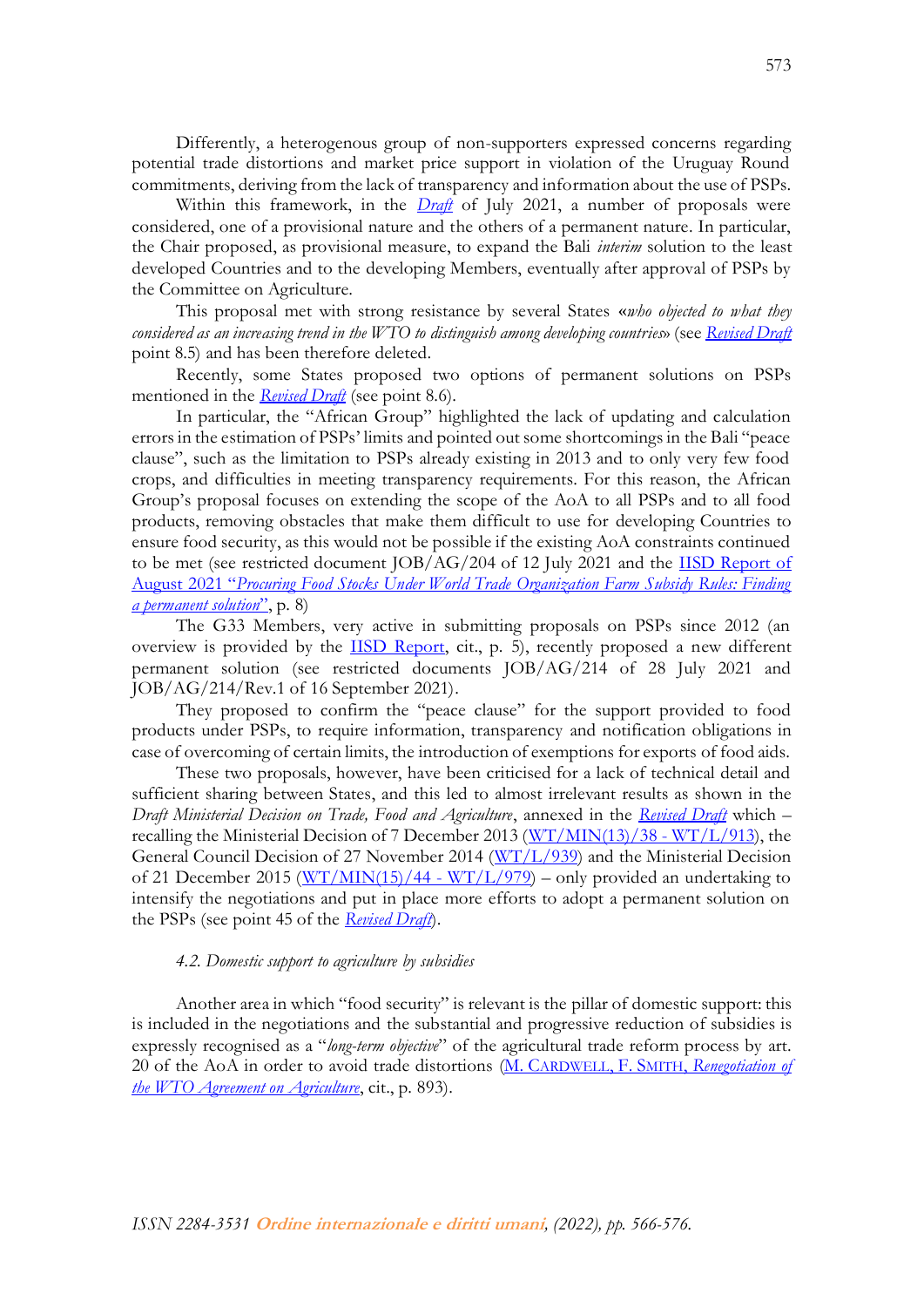WTO special rules on domestic support and subsidies to agriculture are undoubtedly central to the negotiations, which is why they are one of the most sensitive issues: subsidies are likely to distort global competition by disadvantaging business operators in non-subsidising States, which is why they are in principle not allowed (with a few exceptions) under the current WTO legal framework. developing Countries, in particular, are very critical of these principles and propose, on the contrary, to allow large amounts of agricultural domestic support, strongly condemning the AoA restrictions that preclude subsidies to agriculture as considered "trade distorting" (see [S. D](https://kluwerlawonline.com/journalarticle/Journal+of+World+Trade/50.6/TRAD2016044)AS, *[Food Security Amendments](https://kluwerlawonline.com/journalarticle/Journal+of+World+Trade/50.6/TRAD2016044)*, cit., pp. 1111-1112).

As already mentioned, the [Nairobi Ministerial Decision of 19 December 2015,](https://www.wto.org/english/thewto_e/minist_e/mc10_e/l980_e.htm)   $WT/MIN(15)/45 - WT/L/980$  $WT/MIN(15)/45 - WT/L/980$ , provided the elimination of export subsidy, immediately for the developed Countries and by the end of 2018 for developing Countries (see points 6-7). Not much progress was made after this important result during the subsequent stages of negotiations.

In the *[Revised Draft](https://docs.wto.org/dol2fe/Pages/SS/directdoc.aspx?filename=q:/TN/AG/50.pdf&Open=True)* of November 2021 it has been underlined that the strengthening of the disciplines on trade-distorting domestic supports should be balanced by the pursue of general policy objectives such as "food security" (see point 2.2). Even if on this point there is a common view among States there is no agreement on the modalities for achieving this goal.

The latest updates on the negotiations revealed contrasting opinions among States on the quantification of subsidy reductions, the timing, the introduction of proportionality criteria and the categories of subsidies involved (see the Communication "*[Framework for Negotiations on Domestic](https://docs.wto.org/dol2fe/Pages/SS/directdoc.aspx?filename=q:/Jobs/AG/177.pdf&Open=True)*  Support'', JOB/AG/177, of January 23<sup>rd</sup>, 2020 from Argentina, Australia, Brazil, Canada, Chile, Colombia, Costa Rica, Guatemala, Indonesia, Malaysia, New Zealand, Pakistan, Paraguay, Peru, The Philippines, Thailand, Ukraine, Uruguay, and Vietnam, and the [Submission by the United](https://docs.wto.org/dol2fe/Pages/SS/directdoc.aspx?filename=q:/Jobs/AG/181.pdf&Open=True)  States "[Notification of Select Domestic Support Variables in the WTO](https://docs.wto.org/dol2fe/Pages/SS/directdoc.aspx?filename=q:/Jobs/AG/181.pdf&Open=True)", JOB/AG/181, of February 19<sup>th</sup>, [2020;](https://docs.wto.org/dol2fe/Pages/SS/directdoc.aspx?filename=q:/Jobs/AG/181.pdf&Open=True) on this issue see also A. REGMI, R. SCHNEPF, N.M. HART, *[Reforming the WTO Agreement on](https://sgp.fas.org/crs/misc/R46456.pdf)  <u>Agriculture - [Report of the Congressional Research Service](https://sgp.fas.org/crs/misc/R46456.pdf)*, July 20<sup>th</sup>, 2020</u>, pp. 14-15).

In particular, the exporting Countries of the so-called Cairns Group seem to prefer the introduction of a commitment to halve domestic support by 2030, while others, mainly Countries with emerging economies, propose a more flexible progressive reduction in support, especially for developing Countries, based on Art. 6.2 of the AoA, which provides that « (…) *government measures of assistance, whether direct or indirect, to encourage agricultural and rural development are an integral part of the development programmes of developing countries, investment subsidies which are generally available to agriculture in developing country Members and agricultural input subsidies generally available to low-income or resource-poor producers in developing country Members shall be exempt from domestic support reduction commitments that would otherwise be applicable to such measures* (…)» (see *amplius* points 2.4 and 2.5 of the *[Revised Draft](https://docs.wto.org/dol2fe/Pages/SS/directdoc.aspx?filename=q:/TN/AG/50.pdf&Open=True)*).

In this regard, in the mentioned *Draft Ministerial Decision* annexed to the *[Revised Draft](https://docs.wto.org/dol2fe/Pages/SS/directdoc.aspx?filename=q:/TN/AG/50.pdf&Open=True)* it is stressed the importance not only of the notification obligations (see points 14 and 15), but also and especially of the clarification of the criteria of art. 6.2 of the AoA (on the need to improve transparency in this context see the position of the U.S.A. summarised in  $\underline{A}$ . REGMI, R. S[CHNEPF](https://sgp.fas.org/crs/misc/R46456.pdf), N.M.HART, *[Reforming the WTO Agreement on Agriculture](https://sgp.fas.org/crs/misc/R46456.pdf)*, cit., p. 15).

#### *4.3. Export restrictions*

Similarly, export restrictions can also have an impact on food security. In particular, on the one hand, quantitative restrictions on food exports can be used temporarily to address food shortages (see M. CARDWELL, F. SMITH, *[Renegotiation of the WTO Agreement on Agriculture](https://www.cambridge.org/core/journals/international-and-comparative-law-quarterly/article/abs/renegotiation-of-the-wto-agreement-on-agriculture-accommodating-the-new-big-issues/88F00F1653BEF94620AD43E2AD2F4822)*, cit., pp. 868-869) and, with specific reference to measures adopted in response to the pandemic, (A. REGMI, R. SCHNEPF, N.M. HART, *[Reforming the WTO Agreement on Agriculture](https://sgp.fas.org/crs/misc/R46456.pdf)*,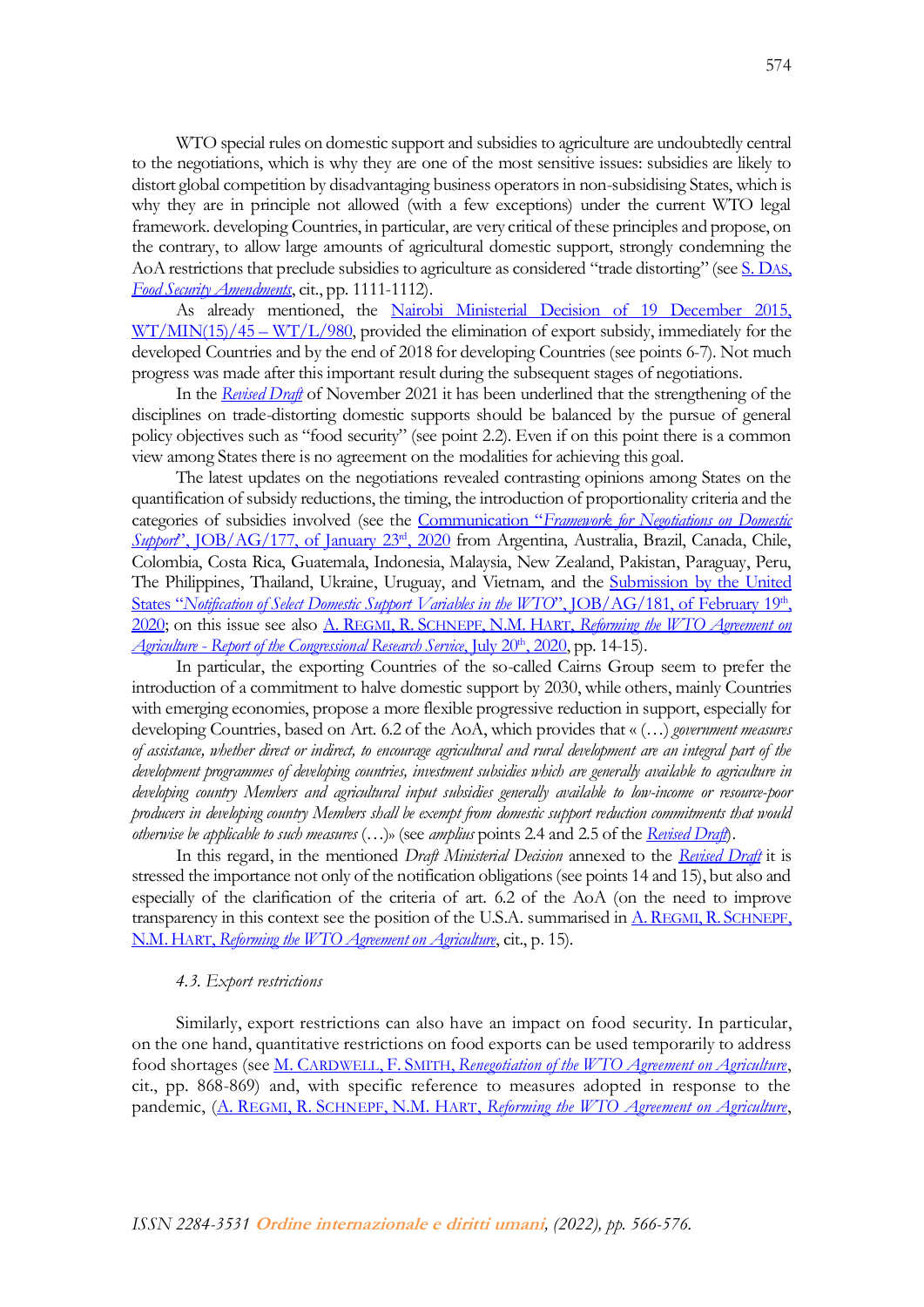cit., p. 13), even if the potential negative effects on food importing Countries must be taken into account; on the other hand, export restrictions can weaken the States' legitimate expectations to guarantee national food security (see R. CARDWELL, W.A. KERR, *Can Export Restrictions be Disciplined Through the World Trade Organisation?*, in *The World Economy*, 2014, p. 1186 ff.; S. MURPHY, *[Food Security and International Trade: Risk, Trust and Rules](https://canadianfoodstudies.uwaterloo.ca/index.php/cfs/article/view/133/100)*, in *La Revue ca[nadienne des études sur l'alimentation](https://canadianfoodstudies.uwaterloo.ca/index.php/cfs/article/view/133/100)*, 2015, pp. 88-89; M.E. MARGULIS, *[The Forgotten History of](https://www.cambridge.org/core/journals/world-trade-review/article/abs/forgotten-history-of-food-security-in-multilateral-trade-negotiations/882E30343EDC94C0CE00DF8B6362A368)  [Food Security](https://www.cambridge.org/core/journals/world-trade-review/article/abs/forgotten-history-of-food-security-in-multilateral-trade-negotiations/882E30343EDC94C0CE00DF8B6362A368)*, cit., p. 26).

The discussion on export prohibitions and restrictions focused mainly on two aspects: the concern about the exemption of food purchases for humanitarian purposes by the World [Food Programme](https://www.wfp.org/) (WFP) and the enhancement of the compliance with notification obligations under art. 12 of the AoA (A. REGMI, R. SCHNEPF, N.M. HART, *[Reforming the WTO](https://sgp.fas.org/crs/misc/R46456.pdf)  [Agreement on Agriculture](https://sgp.fas.org/crs/misc/R46456.pdf)*, cit., pp. 15-16).

On the first point, States expressed great appreciation and willingness to support WFP in tackling undernourishment, confirmed by a Joint Statement of nearly 80 WTO Members issued on 21<sup>st</sup> January 2021, with which States recognised the humanitarian function of the WFP, especially during emergency situation such as during COVID-19 pandemic, committing «*not to impose export prohibitions or restrictions on foodstuffs purchased for non-commercial humanitarian purposes by the World Food Programme*» [\(Joint Statement on agriculture export](https://www.wto.org/english/news_e/news21_e/agri_21jan21_e.htm)  prohibitions or restrictions relating to the World Food Programme,  $WT/L/1109$ ,  $21<sup>st</sup>$ [January](https://www.wto.org/english/news_e/news21_e/agri_21jan21_e.htm) 2021). However, even in this regard, difficulties arose due to the concerns of States where food is purchased by WFP, although this is precisely to avoid negative consequences for such Members (see point 5.3).

Concerning the second point, it should be noted that according to art. 12 of the AoA Member States that wish to introduce new export prohibitions or restrictions on food products, in accordance with art. XI.2 *a*) of GATT 1994, are obliged to "give due consideration" to the effects of such measures on importing States' food security (lett. a) and to give notice in writing to the Committee on Agriculture, consulting any other Member State having a "substantial interest as an importer" (lett. b). Thus, food security is given express priority over the possibility of restricting or prohibiting exports (see M. C[ARDWELL](https://www.cambridge.org/core/journals/international-and-comparative-law-quarterly/article/abs/renegotiation-of-the-wto-agreement-on-agriculture-accommodating-the-new-big-issues/88F00F1653BEF94620AD43E2AD2F4822), F. SMITH, *[Renegotiation of the WTO Agreement on Agriculture](https://www.cambridge.org/core/journals/international-and-comparative-law-quarterly/article/abs/renegotiation-of-the-wto-agreement-on-agriculture-accommodating-the-new-big-issues/88F00F1653BEF94620AD43E2AD2F4822)*, cit., p. 893).

To this end, the need to clarify how States must show that they have given «due consideration to the effects on importing Members' food security» (see point 27 of the *Draft Ministerial Decision*) and the procedural obligations on notification, consultation and transparency (see point 28) seem to be instrumental in avoiding negative consequences on food security.

# *5. Conclusions*

To perform specific evaluations on the complex trade-food security relationship, different parameters should be taken into consideration. Besides this there is the urgency to consider whether it is worth bearing the cost of liberalising international trade in agri-food products to the extent that it can significantly hinder the ability of States to ensure food security.

The complexity of negotiations on agriculture that still emerges in the most recent meetings stems from the clash between the view that liberalisation contributes to food security by increasing overall welfare (S. DAS, *[Food Security Amendments](https://kluwerlawonline.com/journalarticle/Journal+of+World+Trade/50.6/TRAD2016044)*, cit., p. 1330 ff.) and